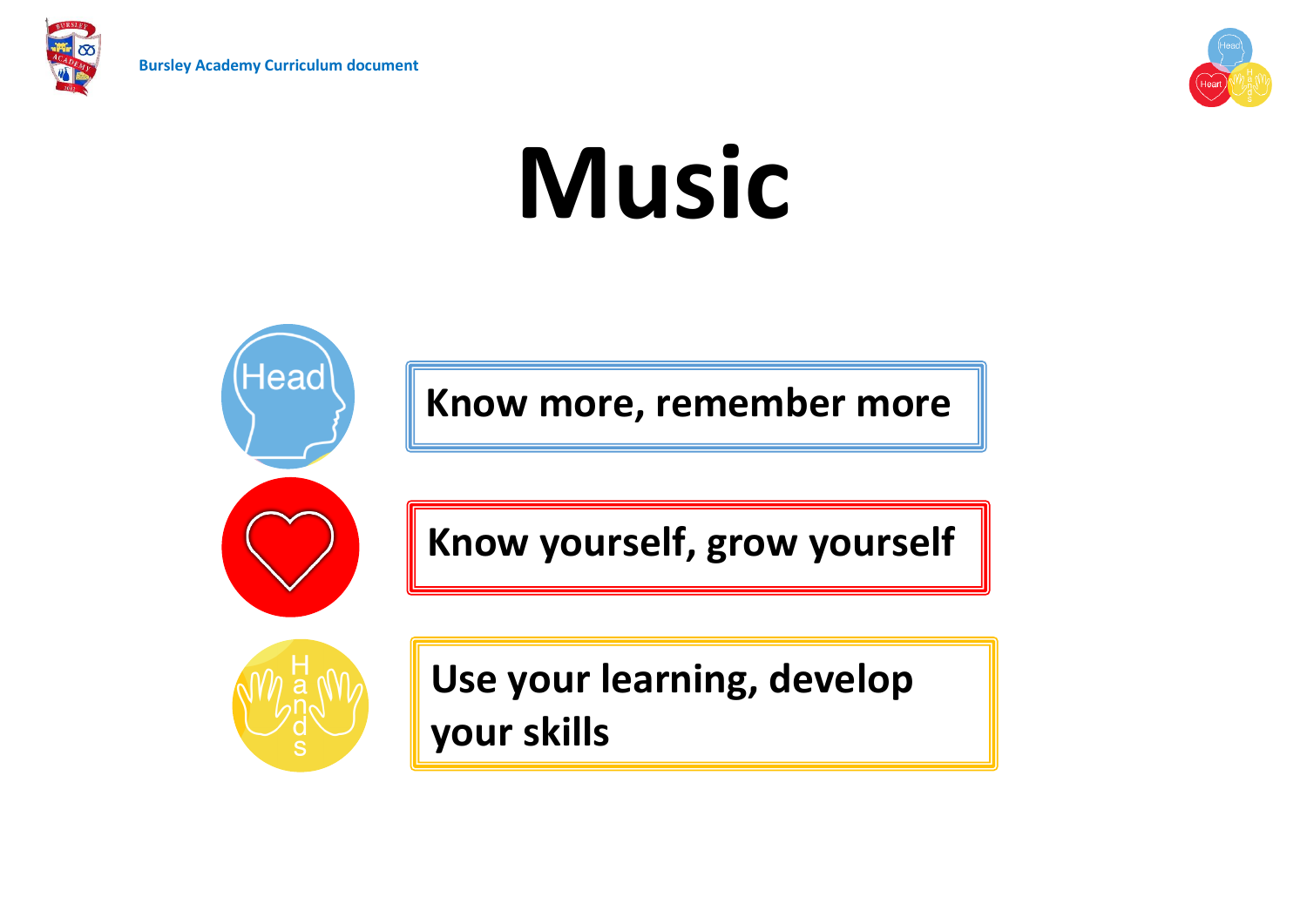



# Curriculum overview

| Year           |                     | Autumn                      | Spring                       |  | Summer                                    |
|----------------|---------------------|-----------------------------|------------------------------|--|-------------------------------------------|
|                | Strand              |                             | Listening                    |  |                                           |
|                | <b>Termly Focus</b> | Drumming (Beat and Rhythm)  |                              |  | Instruments of Orchestra (Pitch / timbre) |
| $\overline{2}$ | Strand              |                             | Performing                   |  |                                           |
|                | <b>Termly Focus</b> | Class room percussion       | Ocarina                      |  | Ocarina                                   |
| 3              | Strand              |                             | Performing-Ukeles            |  |                                           |
|                | <b>Termly Focus</b> |                             |                              |  |                                           |
| 4              | Strand              |                             |                              |  |                                           |
|                | <b>Termly Focus</b> |                             |                              |  |                                           |
| 5              | Strand              |                             | Composition                  |  |                                           |
|                | <b>Termly Focus</b> | Familiarity with Technology | Explore different techniques |  | Compose a song                            |
| 6              | Strand              |                             | Listen and perform           |  |                                           |
|                | <b>Termly Focus</b> | Singing                     | Listen and evaluate music    |  |                                           |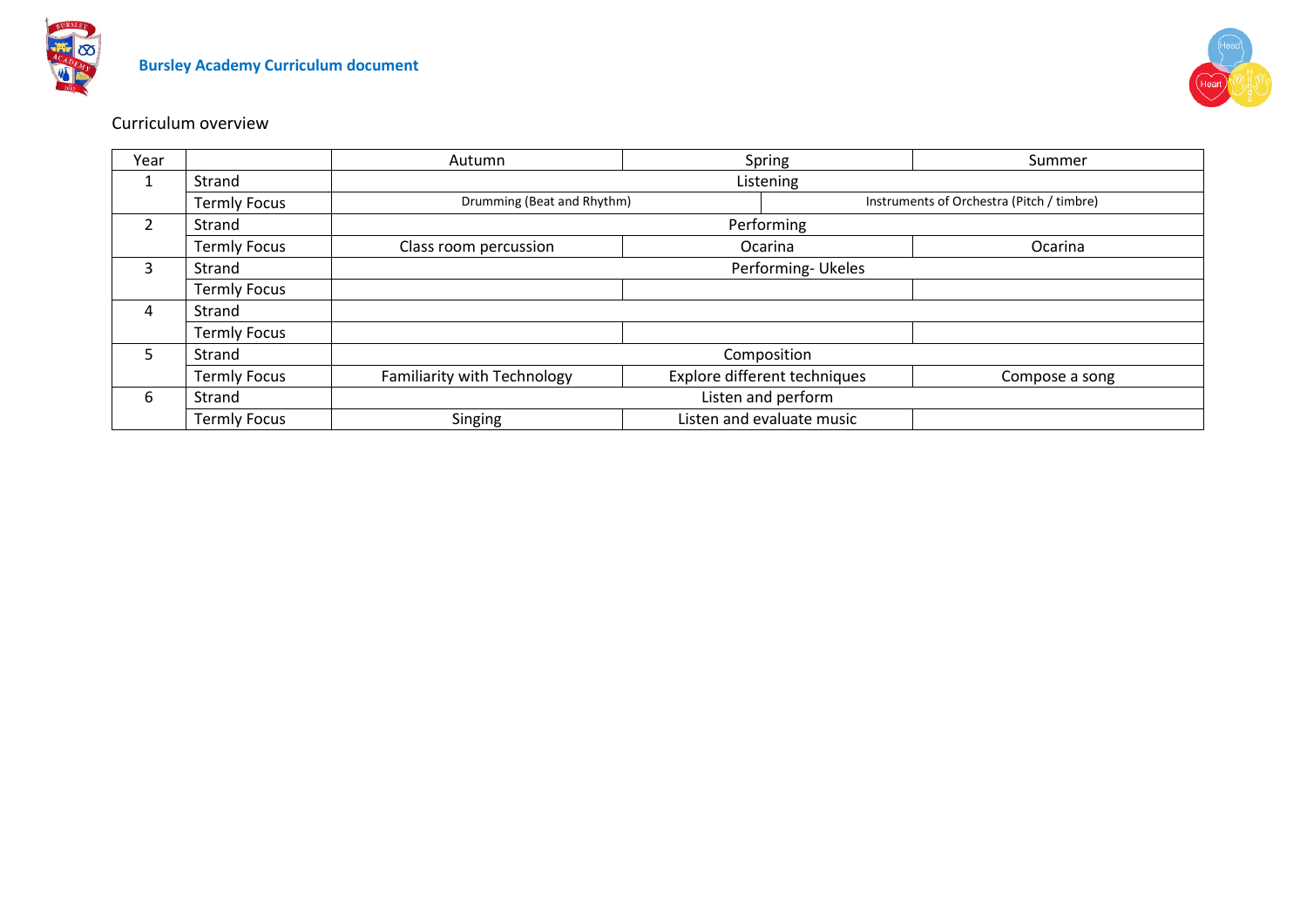



### Music (Year 1): Strand of learning – Listening

| Crucial Knowledge-Term 1 (Drumming - beat and<br>rhythm)                                                                                                                                                                                                       | Expanded Knowledge                                                                                                                                                              | Apply/Prove                                                                                                                                                                                                                                                    |
|----------------------------------------------------------------------------------------------------------------------------------------------------------------------------------------------------------------------------------------------------------------|---------------------------------------------------------------------------------------------------------------------------------------------------------------------------------|----------------------------------------------------------------------------------------------------------------------------------------------------------------------------------------------------------------------------------------------------------------|
| Identify pulse.<br>Identify a rhythmical pattern.<br>Music can be live or recorded.<br>Music can tell a story or describe something<br>(Programme Music - Carnival of the Animals, Peter<br>and the Wolf, Hall of the Mountain King, BBC ten<br>pieces).       | Find the beat in a piece of music.<br>Use the correct terminology to identify<br>the inter-related dimensions of music:<br>Pitch, Rhythm (duration), Tempo,<br>Timbre, Texture. | Demonstrate finding the pulse.<br>Discus the rhythmical pattern in a<br>piece of music.<br>Explain that music can tell a story<br>and give some examples.                                                                                                      |
| Crucial Knowledge-Term 2 (Instruments of Orchestra-<br>pitch/timbre)                                                                                                                                                                                           | Expanded Knowledge                                                                                                                                                              | Apply/Prove                                                                                                                                                                                                                                                    |
| An orchestra has 4 instrumental sections - Strings,<br>woodwind, brass and percussion.<br>Begin to recognise different genres of music.<br>Begin to recognise instruments being played in a<br>piece of music.<br>Express their opinion about pieces of music. | Begin to recognise some orchestral<br>instruments in a piece of music.<br>Express their opinion about pieces of<br>music using appropriate musical<br>vocabulary.               | Name the 4 instruments of the<br>$\bullet$<br>Orchestra.<br>Name some genres of music and<br>$\bullet$<br>describe what they sound like.<br>Name some instruments being<br>played in a piece of music.<br>Sort some Orchestra instruments<br>into the 4 types. |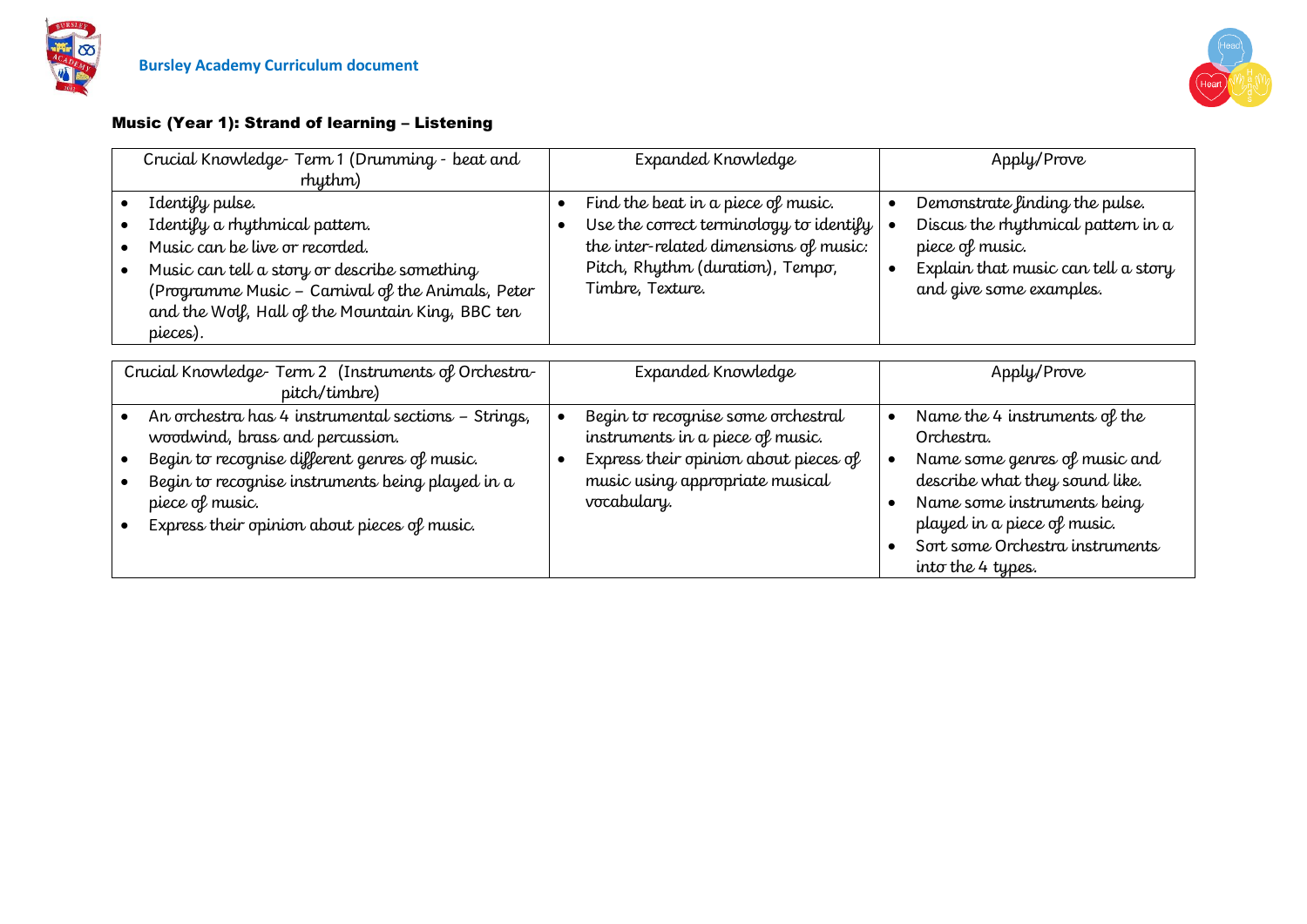



## Music (Year 2): Strand of learning – Performing

| Crucial Knowledge- Term 1 (Classroom percussion)                                                                                                                                                                                                                                                                | <b>Expanded Knowledge</b>                                                                                                                                                    | Apply/Prove                                                                                                                                                                                                                                                                                           |
|-----------------------------------------------------------------------------------------------------------------------------------------------------------------------------------------------------------------------------------------------------------------------------------------------------------------|------------------------------------------------------------------------------------------------------------------------------------------------------------------------------|-------------------------------------------------------------------------------------------------------------------------------------------------------------------------------------------------------------------------------------------------------------------------------------------------------|
| Use their voices expressively and creatively by singing<br>songs and speaking chants and rhymes.                                                                                                                                                                                                                | Sing with control (warming<br>up and breath control).                                                                                                                        | Demonstrate using their voices<br>expressively.                                                                                                                                                                                                                                                       |
| Sing with good diction.<br>Begin to be able to sing in tune songs with a limited range.<br>Sing in time to a steady beat.<br>Play tuned and untuned instruments musically.<br>Keep in time with a steady pulse.<br>Know the names of some instruments.<br>Perform simple rhythms in 4/4 time (4 beats per bar). | Sing in 2-parts (rounds).<br>Experiment with, create, select<br>and combine sounds using<br>the inter-related dimensions<br>of music.<br>Perform together in an<br>ensemble. | Show they can sing with good<br>diction.<br>Show they can begin to sing songs<br>with different ranges (high and low<br>notes).<br>Play tuned and untuned<br>instruments musically.<br>Demonstrate they can keep in time<br>with a pulse.<br>Perform simple rhythms in 4/4 time<br>(4 beats per bar). |

| Crucial Knowledge- Term 2 (Ocarina)                         | <b>Expanded Knowledge</b> | Apply/Prove                                 |
|-------------------------------------------------------------|---------------------------|---------------------------------------------|
| Know the names of a variety of instruments.                 | A melody is the tune.     | Name a variety of instruments.<br>$\bullet$ |
| Play 5 notes on the ocarina $-$ C,D E F G.                  | An accompaniment is the   | Demonstrate that they can play 5            |
| Read simple rhythmic notation - semibreve, minim,           | background.               | notes on the ocarina.                       |
| crotchet and quavers).                                      |                           | Show that they can read simple              |
| Change the tempo or dynamics while playing an               |                           | rhythmic notation.                          |
| instrument.                                                 |                           | Demonstrate changing the tempo              |
| Compose a simple tune using three or four notes.            |                           | whilst playing an instrument.               |
| Create sound effects for a picture or story, thinking about |                           | Create sound effects for a picture or       |
| how music can create a mood.                                |                           | story, thinking about how music             |
| Write down their compositions using symbols, pictures or    |                           | can create a mood.                          |
| patterns.                                                   |                           | Write down their compositions               |
| Express their opinion about pieces of music.                |                           | using symbols, pictures or patterns.        |
|                                                             |                           | Discus/ demonstrate their opinion           |
|                                                             |                           | about pieces of music.                      |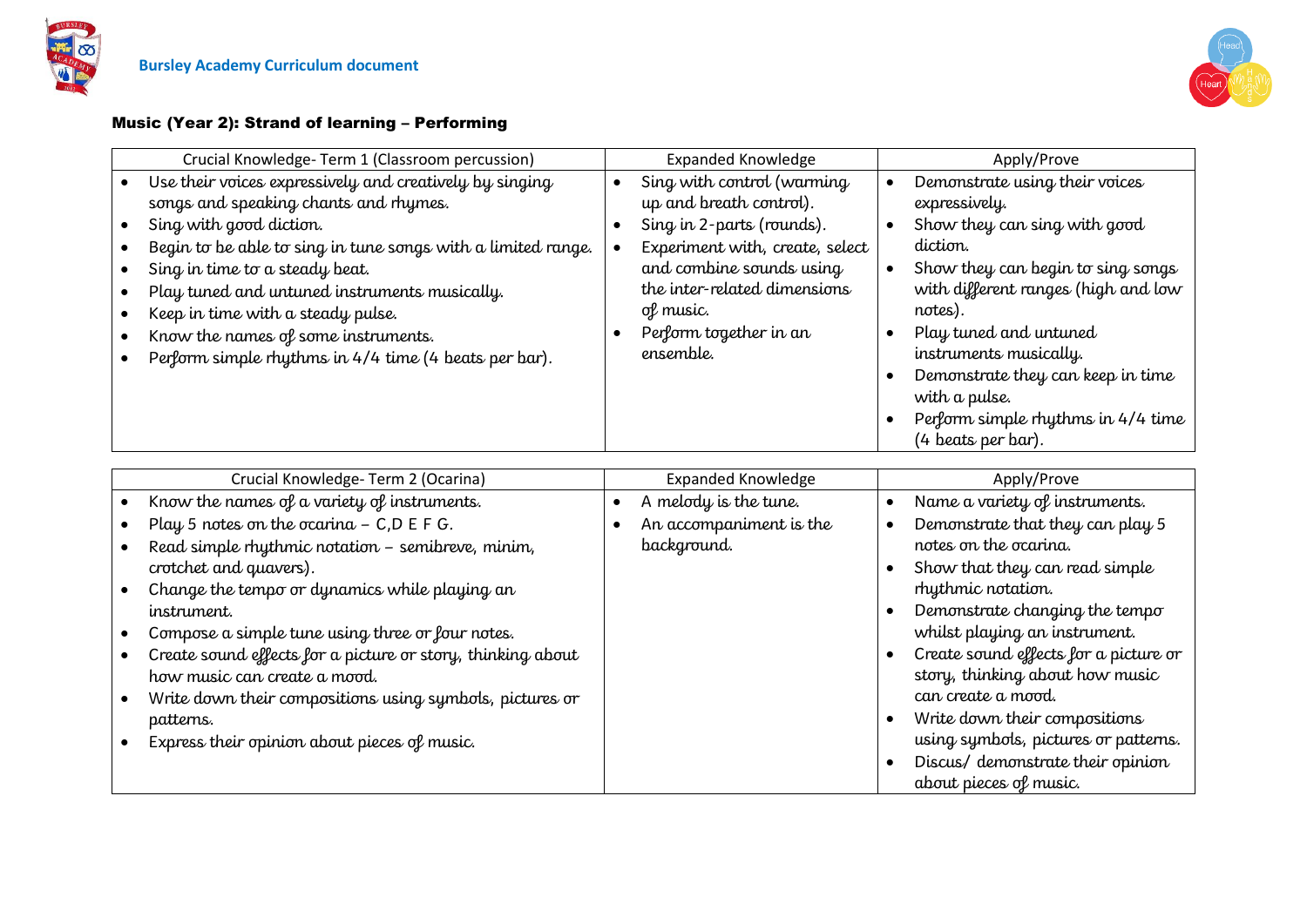



## Music (Year 3/4): Strand of learning – Performing (Cycle B 2021-22)

| Crucial Knowledge - Ukeles (Autumn)                         | Expanded Knowledge                                 | Intent/Prove                                                                         |
|-------------------------------------------------------------|----------------------------------------------------|--------------------------------------------------------------------------------------|
| <u>Strumming, plucking and chord shapes.</u>                |                                                    |                                                                                      |
| Holding an ukulele correctly with reminders.                | Holding an ukulele correctly independently.        | Playing songs.                                                                       |
| Pluck and strum on strings rhythmically and<br>on the beat. | Pluck and strum on strings in time with a<br>song. | Playing chords or notes clearly, moving their<br>fingers to produce a clearer sound. |
| Produce a clean sound.                                      | Play the chords: C, F, G7 with reminders.          | Play the correct chords when asked.                                                  |
| Play the chords: C, F, G7 with support.                     | Change between 2 chords with practise.             |                                                                                      |
| Change between 2 chords with support.                       | Play and sing at the same time.                    |                                                                                      |
|                                                             |                                                    |                                                                                      |
|                                                             |                                                    |                                                                                      |

| Crucial Knowledge - (Spring)                    | Expanded Knowledge                          | Intent/Prove                                  |
|-------------------------------------------------|---------------------------------------------|-----------------------------------------------|
| Reading notations and practicing pieces         |                                             | Playing songs.                                |
|                                                 | Sing and play a familiar three chord song.  |                                               |
| Hold an ukulele correctly independently.        |                                             | Playing chords or notes clearly, moving their |
|                                                 | Explain how notes have different rhythms    | fingers to produce a clearer sound.           |
| Self-correcting posture or fingers to produce a | depending on their notation and use this to |                                               |
| cleaner sound.                                  | inform their playing.                       | Play the correct chords when asked.           |
|                                                 |                                             |                                               |
| Strum and change chords confidently in time     | Recognise chords and notation and quickly   | Play the correct notes or chords when they    |
| with practise.                                  | changing between the chords or notes after  | are written down.                             |
|                                                 | reading them.                               |                                               |
| Sing and play a familiar two chord song.        |                                             |                                               |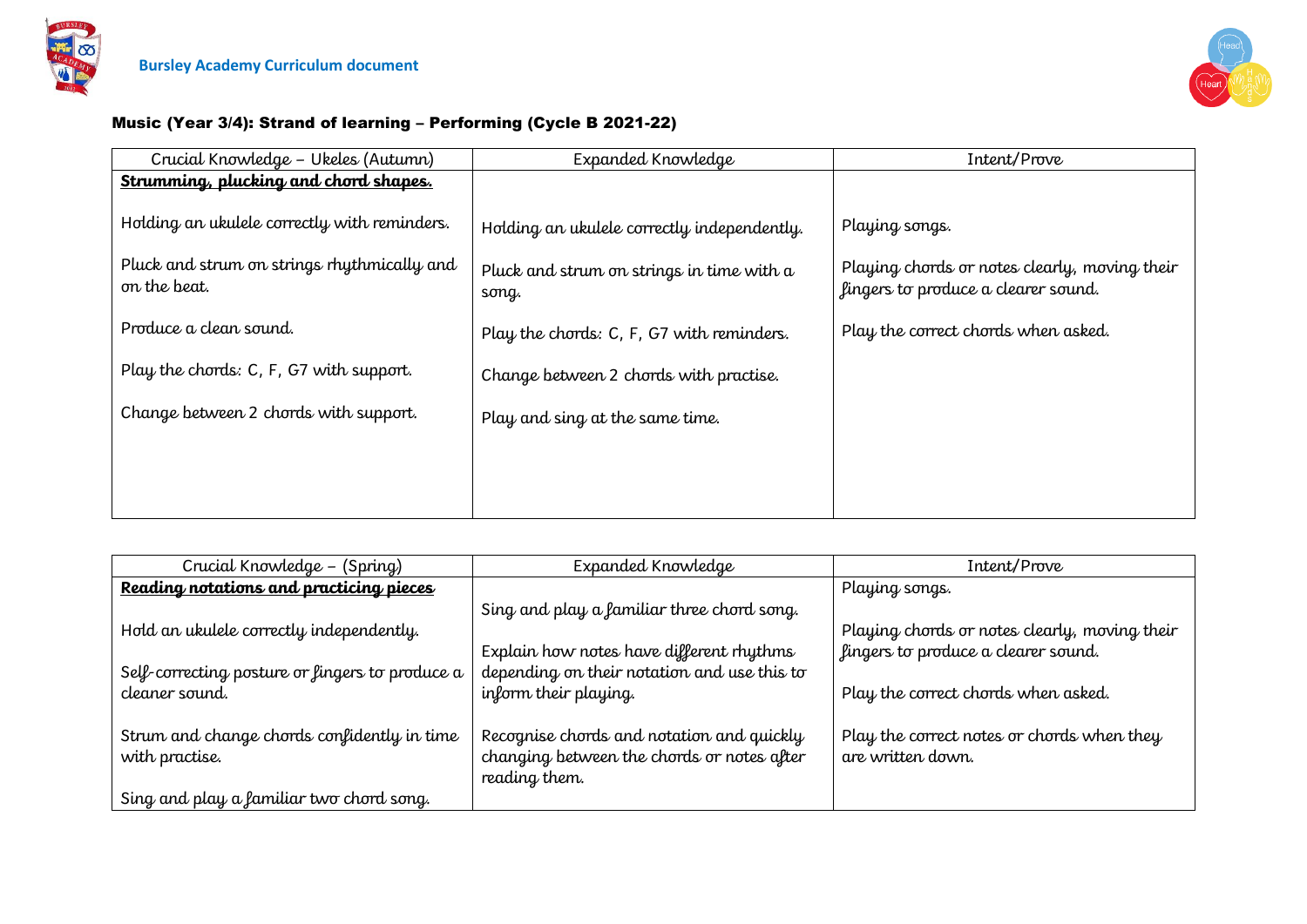



| Recognise how notes have different rhythms<br>depending on their notation. |  |
|----------------------------------------------------------------------------|--|
| Recognise some familiar chords and notation.                               |  |

| Crucial Knowledge - (Summer)                                       | Expanded Knowledge                        | Intent/Prove                                                    |
|--------------------------------------------------------------------|-------------------------------------------|-----------------------------------------------------------------|
| Performing solos and ensembles                                     |                                           | Playing songs alone or in a group.                              |
|                                                                    | Playing new songs using site-reading with |                                                                 |
| Hold an ukulele correctly independently.                           | only some support.                        | Playing chords or notes clearly, moving their                   |
|                                                                    |                                           | fingers to produce a clearer sound.                             |
| Self-correcting posture or fingers to produce a                    |                                           |                                                                 |
| cleaner sound.                                                     |                                           | Play the correct chords when asked.                             |
|                                                                    |                                           |                                                                 |
| Strum and change chords confidently in time                        |                                           | Play the correct notes or chords when they<br>are written down. |
| with practise and experiment with different<br>rhythms and styles. |                                           |                                                                 |
|                                                                    |                                           |                                                                 |
| Sing and play a familiar two or three chord                        |                                           |                                                                 |
| song.                                                              |                                           |                                                                 |
|                                                                    |                                           |                                                                 |
| Explain how notes have different rhythms                           |                                           |                                                                 |
| depending on their notation and use this to                        |                                           |                                                                 |
| inform their playing.                                              |                                           |                                                                 |
|                                                                    |                                           |                                                                 |
| Recognise chords and notation and quickly                          |                                           |                                                                 |
| changing between the chords or notes after                         |                                           |                                                                 |
| reading them.                                                      |                                           |                                                                 |
|                                                                    |                                           |                                                                 |